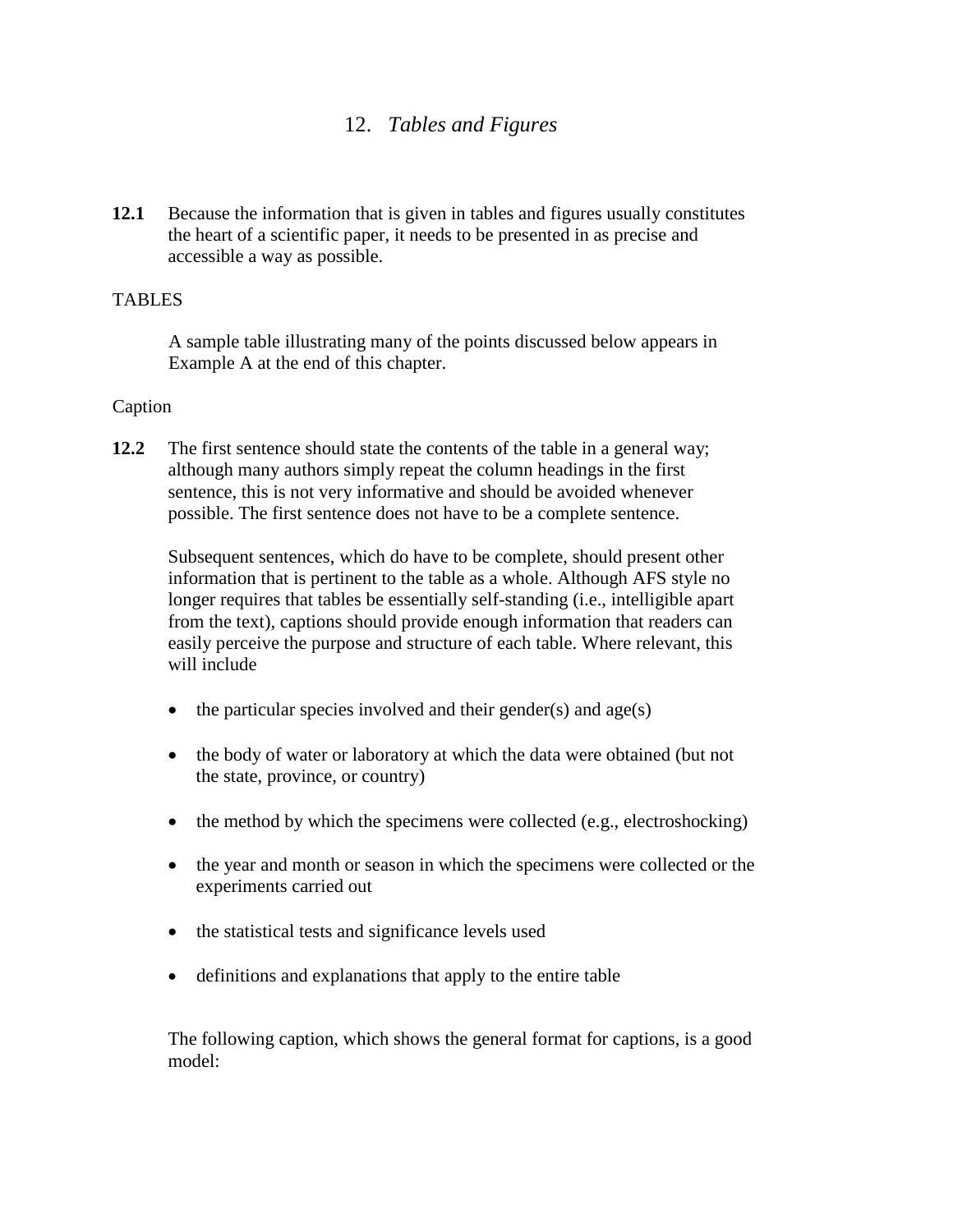TABLE 1. Seasonal growth and survival (90-d means  $\pm$  SDs) of age-1 Sockeye Salmon that were tagged with one of three devices and released into floating net-pens in Lake Genoa, 1987−1988. Asterisks denote significant differences from unmarked controls  $(t$ -test;  $P \le 0.05$ ).

#### **EXCEPTION**

A complete description of the study need not be repeated in the captions to subsequent tables, provided that the context is clear. For instance, the caption to the table following the one in the example above could be simply

TABLE 2. Relative weights (90-d means  $\pm$  SDs) of age-1 Sockeye Salmon in tagging experiments.

- **12.3** To prevent a caption from becoming unwieldy,
	- Move units of measure to the straddle, column, or row headings whenever possible (see sections 12.5−12.7)
	- Put narrowly focused definitions and explanations in footnotes
	- Do not define terms and abbreviations that are well known and defined in the text (e.g., LWD [large woody debris])
	- When definitions and explanations are lengthy and have been given in a previously mentioned table or figure, refer the reader to that table or figure rather than repeating the information
	- When symbol definitions or detailed explanations are readily located in the text, refer the reader to the text

#### SIGNIFICANCE LEVELS AND STANDARD DEVIATIONS

**12.4** If there is one level of significance in a table, it may be noted as in the sample caption above. Different levels of significance are usually indicated by different numbers of asterisks, with an explanation such as the following at the end of the caption:

...;  $P \le 0.05^*$ ,  $P \le 0.01^{**}$ . *or* ... ( $P \le 0.05^*$ ,  $P \le 0.01^{**}$ ).

Note that a symbol such as *P* may not begin a sentence.

The way in which standard deviations, standard errors, and confidence intervals are presented may be explained in the caption or the row and column headings, whichever is appropriate. The form of the explanation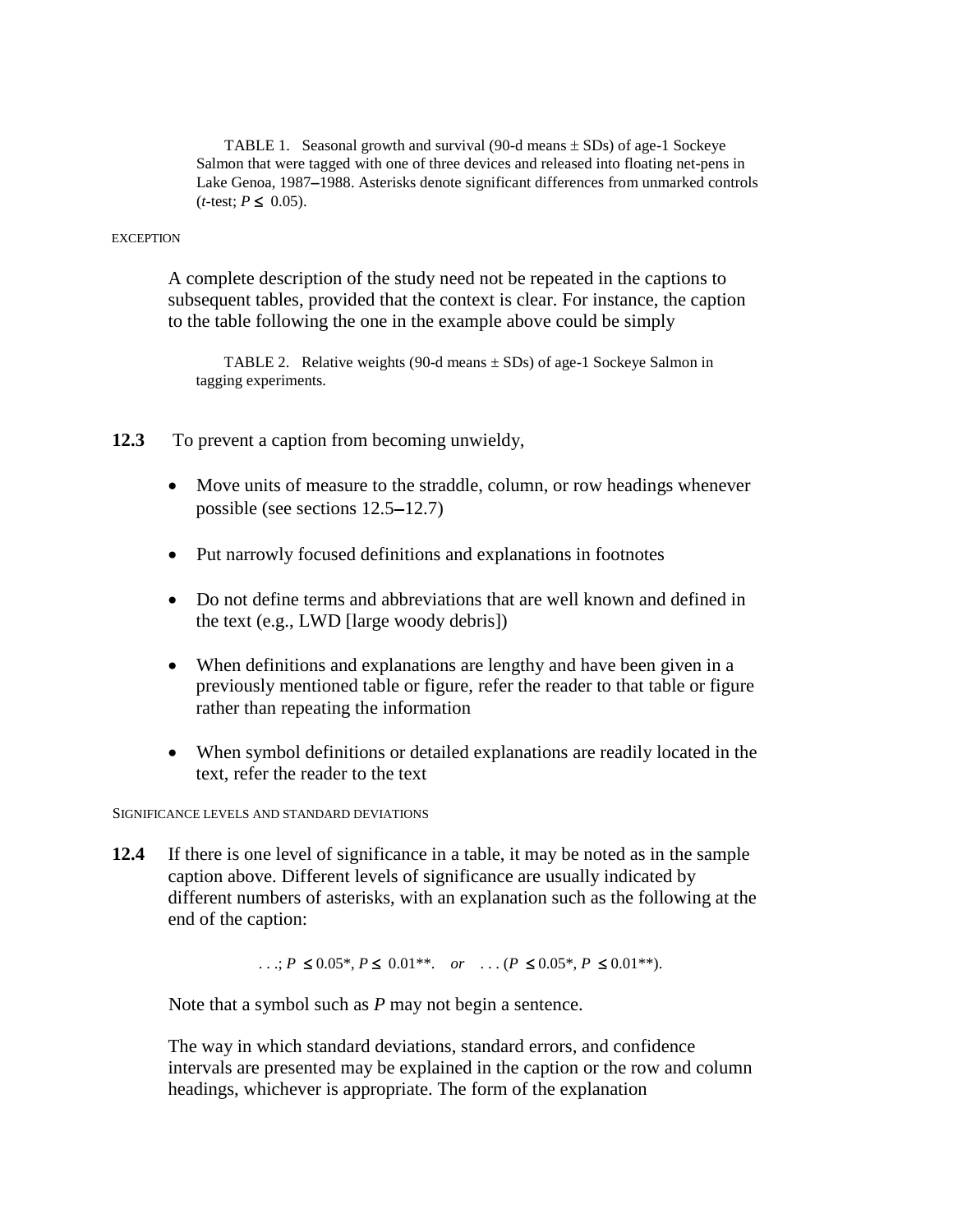should follow that of the presentation. For example, when the data are presented in the form "9.5  $\pm$  0.7," the explanation should be of the form

mean  $\pm$  SD

When the data are presented in the form "9.5  $(0.7)$ ," the explanation should be of the form

mean (SD) *or* mean (SDs in parentheses)

### Headings

**12.5** Column headings may be individual (such as "Age-class" in Example A) or grouped under a straddle heading (such as "Total weight [g]"), as appropriate. Note that a straddle heading describes the items immediately below it, not the data in the columns.

Column headings must indicate all of the information that appears beneath them. When more than one type of information is given, this must be reflected in the heading. For example, if the first column contains the names of various locations and species of fish for which data are presented, the column heading should read "Location and species."

*There should be only one set of column headings per table*. To avoid having more than one set, rearrange the table (such as by switching the rows and columns) or split it into two or more tables.

**12.6** Row headings need not be repeated when they apply to more than one row. Subheadings should be indented the length of one em dash from the main headings.

Bold centered headings (e.g., "Females" and "Males" in Example A) may be used to distinguish different types of data. These headings must be distinct from the row headings (i.e., they must not represent larger aggregations of the items in the row headings), and they must not conflict with the column headings.

- **12.7** If all of the data in the table have the same unit of measure, indicate it in the caption. If different units of measure are involved, indicate them in the appropriate column, straddle, or row headings.
- **12.8** When the names of months are used in headings, they should be abbreviated to their first three letters; years should be given in their entirety. Date designations such as "6/21/06" are not permitted; use "Jun 21, 2006" instead.
- **12.9** Special rules apply to the capitalization of terms beginning with a number or symbol when they are used in headings.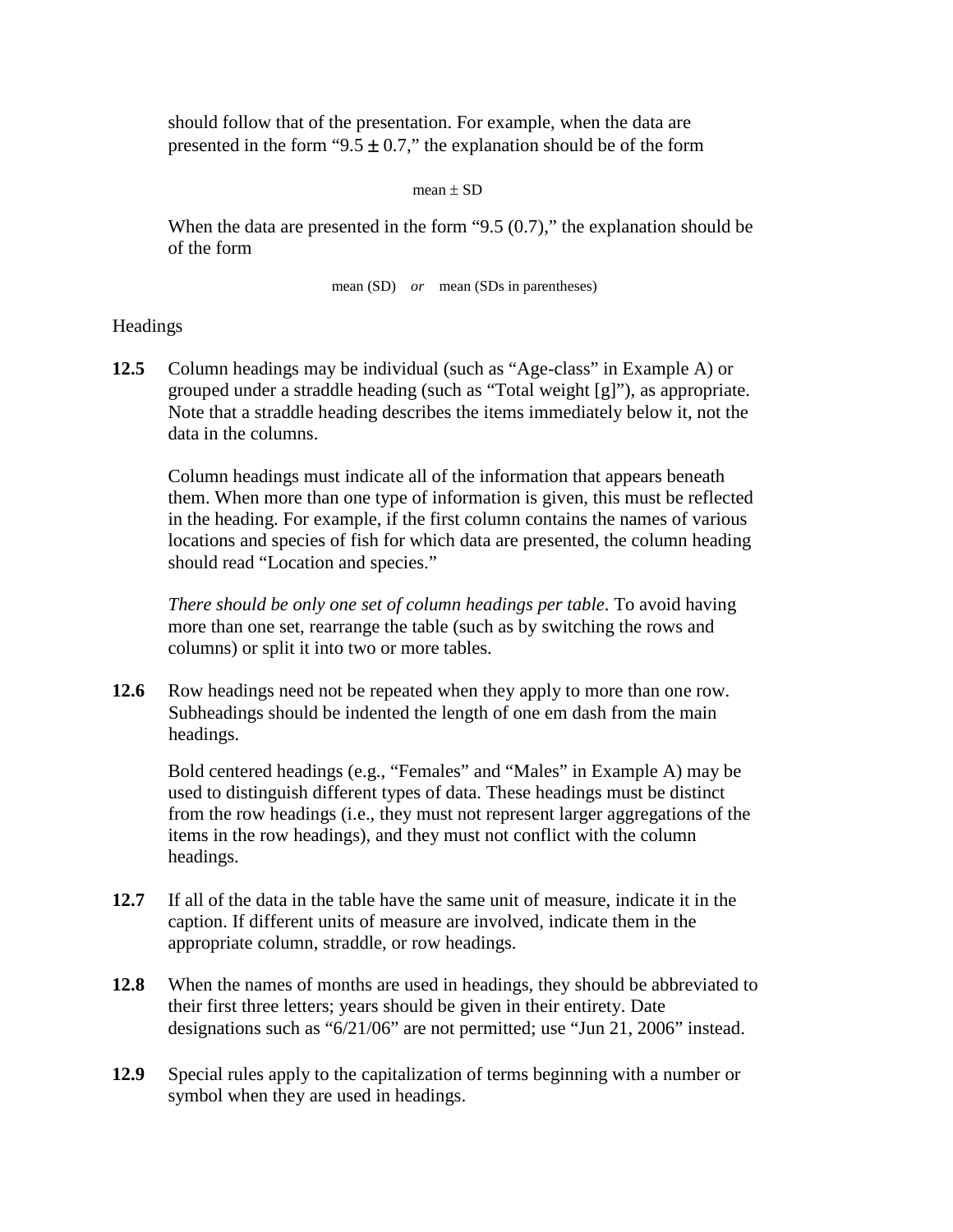Capitalize the first word of a hyphenated term unless it involves a unit of measure:

α-Testosterone L-Thyroxine *but* 3-year-old fish 6-week analysis

Do not capitalize the first word of an unhyphenated term or one in which capitalization would be apt to cause confusion:

1998 year-class % of mean *t*-test

## Body

The entries in the body of a table should be arranged so that they are as easy to read as possible. To this end, the press automatically formats these entries according to certain rules. However, there are a few formatting matters for which authors are responsible.

- **12.10** The press aligns numerical entries on a decimal point (which may not be shown explicitly), an en dash, or a plus/minus symbol  $(\pm)$ , depending on the particular form of the data.
- **12.11** Authors should insert blank lines to divide rows of data into logical groups. Blank lines may also be used to break up long columns of data.
- **12.12** Authors are also responsible for the correct placement of the lowercase letters that indicate the statistical equivalence or nonequivalence of values within a row or column  $(z, y, x, \ldots)$ ; such letters should be put on the same lines as the values to which they refer and be separated from them by single spaces.

Note that the letter z may indicate either the largest or the smallest value(s) but that the other letters must then follow suit (e.g., if z indicates the largest value(s), y must indicate the next largest, and so forth). Do not use the sequence a, b, c, . . . in statistical comparisons because these letters are reserved for footnotes.

If all of the values in a table are statistically equivalent, note that in the caption rather than by letters. Otherwise, each value in a comparison must be accompanied by a letter; do not use the absence of letters to indicate equivalence.

### Footnotes

**12.13** Footnotes should be indicated by superscripts starting with the lowercase letter "a." They do not need to be complete sentences but must end with periods. Avoid using footnotes in captions.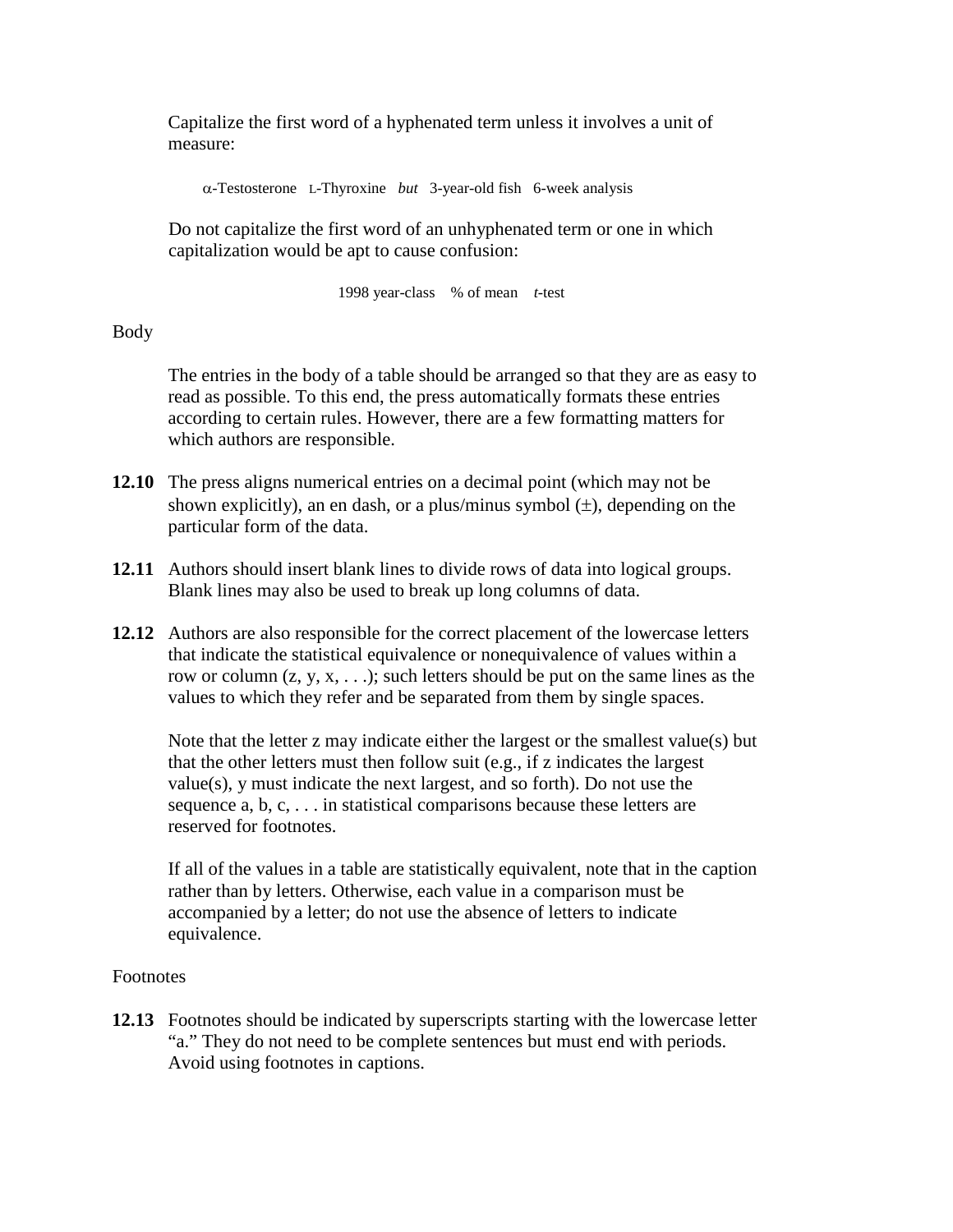### Extensions and Continuations

- **12.14** If a table is too wide to fit on one page, the press will "extend" it onto a facing page, so that column *m* on the left-hand page is followed by column  $m + 1$  on the right-hand page. For clarity, the row headings are repeated on the righthand page. Alternatively, the author may be asked to condense the table.
- **12.15** If a table is too long to fit on one page, the press will "continue" it onto a facing page, so that row *n* on the left-hand page is followed by row  $n + 1$  on the right-hand page. The column headings are repeated on the right-hand page; the row headings may also be repeated if necessary for clarity.

### Appendix and Supplementary Tables

In addition to the standard elements of a paper, authors may submit certain supplementary material, such as additional data or results, the derivations of equations, computer code, and so forth. For publication purposes, such material will be treated either as an *appendix* (which will appear with the article in both the print and online versions) or as a *supplement* (which will appear only in the online version). In terms of format, appendices should be regarded as extensions of articles and thus follow AFS style strictly. Supplements, by contrast, may be in any format that is suitable for their contents; however, (1) there should be consistency between the symbols, abbreviations, and so forth used in the supplement and those used in the article and (2) either the title of the supplement or the first paragraph should make clear how it relates to the article.

**12.16** There is only one difference between the treatment of tables that appear in appendices and that of those that appear in the text, namely, that the number is preceded by the letter A and a period:

### TABLE  $A.1.$ ...

If there is more than one appendix, they should be numbered A.1, A.2, and so forth and the tables within them A.1.1, A.1.2, . . ., A.2.1, and so forth. All appendices should begin with centered headings in bold, even those that only contain tables.

The treatment of supplementary tables is the same as that of appendix tables except that the letter S replaces the letter A in the table designations (e.g., Table S.1).

### FIGURES

Figures include visual materials such as graphs, maps, diagrams, and photographs. Like tables, they may appear in the text, one or more appendices, or one or more supplements. This section outlines the stylistic requirements for figures; authors should also consult the guidelines for the individual AFS publications for specific technical requirements (e.g., electronic format).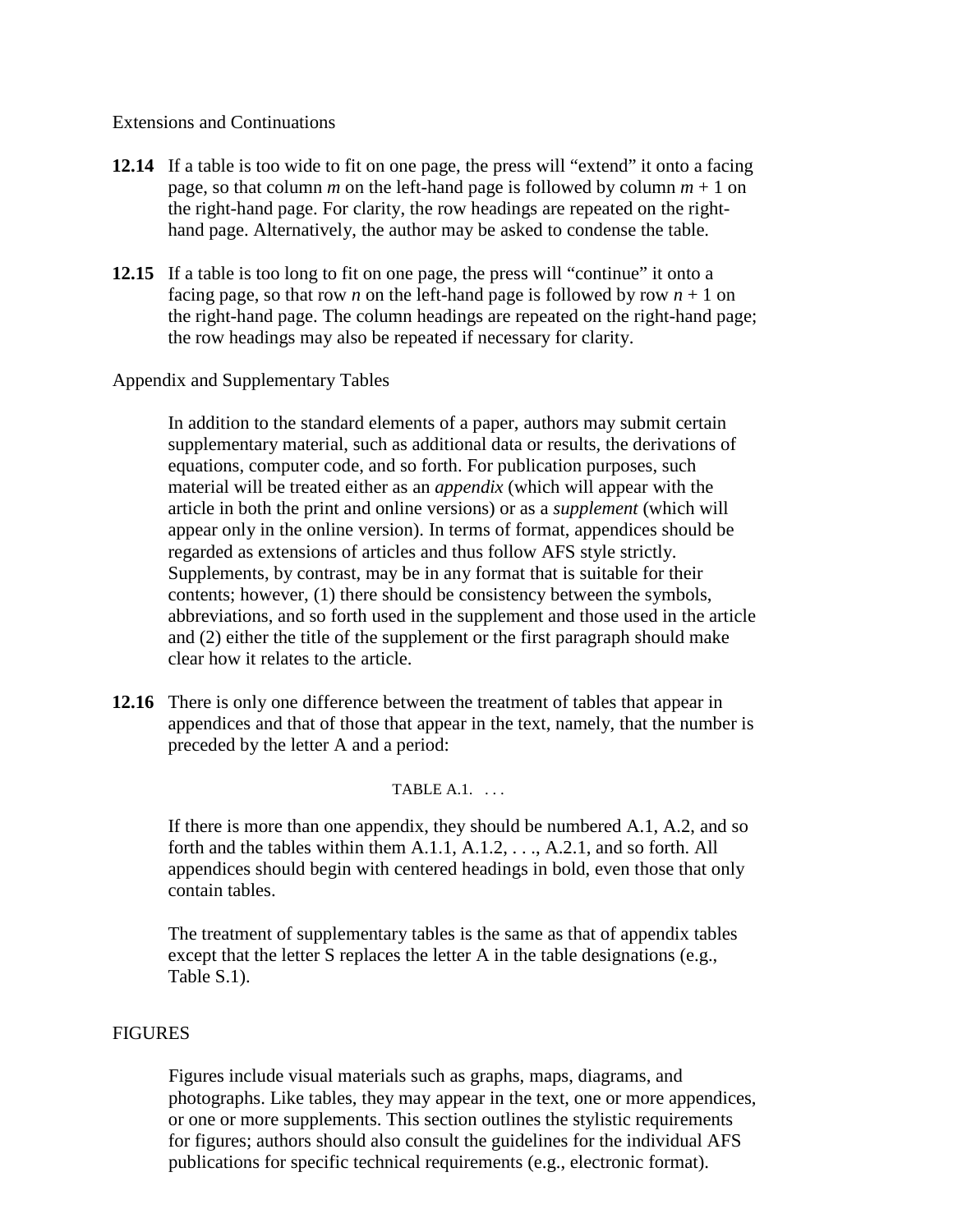The primary responsibility for correct figure design and formatting rests with authors. Although the press has the ability to make minor changes, figures will be returned to authors for major changes, possibly delaying publication.

At the most fundamental level, figure design should follow certain commonsense principles: figures should be as simple and straightforward as possible, have a high enough resolution to be easily readable, and be consistent in the use of lettering, line widths, and other graphic elements. They also need to conform to AFS style.

It is particularly important to remember that many figures will be reduced by 35−50% when printed and thus need to be designed with this in mind. Some of the guidelines that follow address this issue, but as a safeguard we urge authors to use a copier to reduce each figure to the width of one or two printed columns and the appropriate height (for the four print journals, the single- and double-column widths are approximately 2.75 and 5.62 in, respectively, and the height is 7.25 in; for other AFS publications (e.g., books and *Fisheries*), consult the specific guidelines for those publications). Every element should still be legible and all symbols, shadings, and so forth distinct after reduction.

### **12.17** Captions

Place each figure caption immediately below the figure to which it pertains. Figures that appear in appendices and supplements should be numbered like appendix and supplementary tables.

Like the captions for tables (sections 12.2–12.4), those for figures should generally be comprehensive enough to enable the reader to understand the figures without reference to the text. However, to the extent possible, include full variable names, units of measure, panel descriptions, legends, and so forth in the figure itself rather than in the caption. Identify abbreviations and nonstandard symbols in the caption.

If symbols such as "A" and "B" are used to designate different panels within a figure, in the caption (1) the letters should be in parentheses, (2) both the letter and the parentheses should be in bold the first time they occur, and (3) the letter should come before the description of the item to which it refers. Capital letters are strongly preferred, but in any case the letters should be exactly the same in the figure and caption (e.g., if the figure uses "a" and "b" rather than "A" and "B," the caption should too).

### **12.18** Size and Layout

As a rule, figures should be rectangular with a height : width ratio of  $2:3$  or  $3:$ 4 (unless such a ratio distorts the data). The scale should be chosen so that the representation of the data fills the space allotted to it as completely as possible.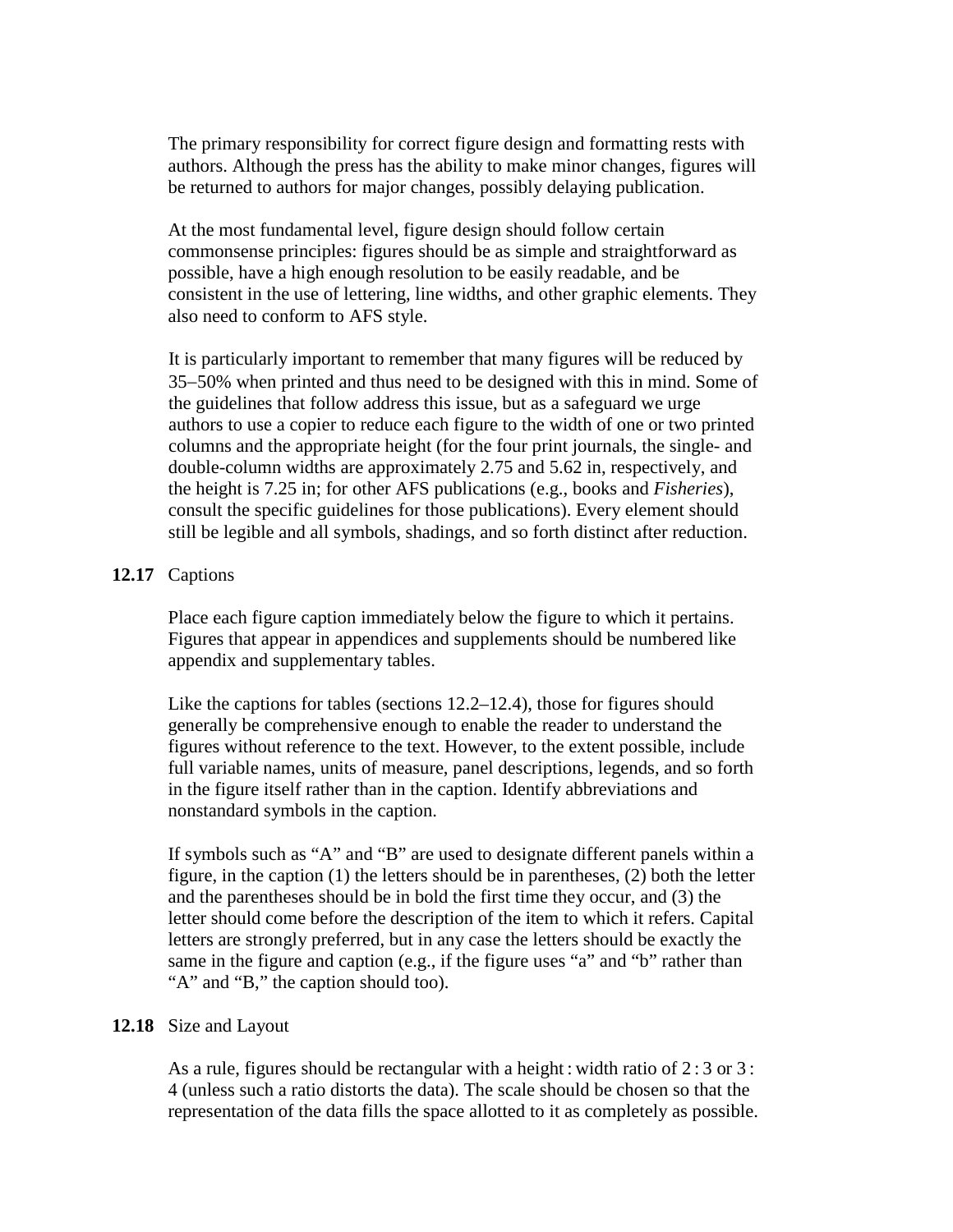Do not use borders around figures. In figures portraying the  $(x, y)$  plane, show only those two axes unless data are also arrayed along a *y*-axis on the right.

Place tick marks on the outside of the axes (i.e., to the left of the *y*-axis and below the *x*-axis).

Place axis labels close to the axes but not so close that they obscure the scale. If an axis label applies to more than one panel above or to the right, it need be given only once (centered with respect to the panels in question).

If the *x*-axis shows months or years, include the word "Month" or "Year" under the months or years named. Abbreviate months by their first three letters; give all four digits for years.

Place multiple panels close together but do not crowd them. Whenever possible, give them substantive labels (e.g., "Above dam" and "Below dam") rather than "A" and "B."

Place other elements, such as legends (typically used to explain the symbols, line formats, or shading representing different phenomena), scale bars, and compass roses within the margins of the figure; if an element applies to more than one panel, it need be given only once, preferably in the first panel.

Individual lines within a graph may be labeled (such as by an arrow and text, an equation, or statistical information) as long as the graph does not become too cluttered.

Whenever possible, use distinct patterns (e.g., hatch marks) rather than shading to distinguish different phenomena in bar and pie charts; if shading is used, keep it in the range of 30−70% of black and make sure that the different shadings are clearly discernable.

In the print version of the journal, all figures will be reproduced in black and white unless authors have made specific arrangements with the Journals Department to cover the extra costs of color printing. (In the online version, color figures will be reproduced in color at no additional charge.) Because color printing is expensive, authors are advised not to use color to distinguish phenomena when other means (different shading, symbols, and so forth) are adequate. If you have to use color in a figure, avoid using similar colors or shades that may be difficult for readers to distinguish. Also, in deference to readers with color blindness, avoid using red and green in the same figure.

Maps should include a scale and a compass rose indicating which way is north. Highly localized maps should be accompanied by a broader-scale map showing the regional location.

The scale should be given for photomicrographs and, when relevant, for photographs.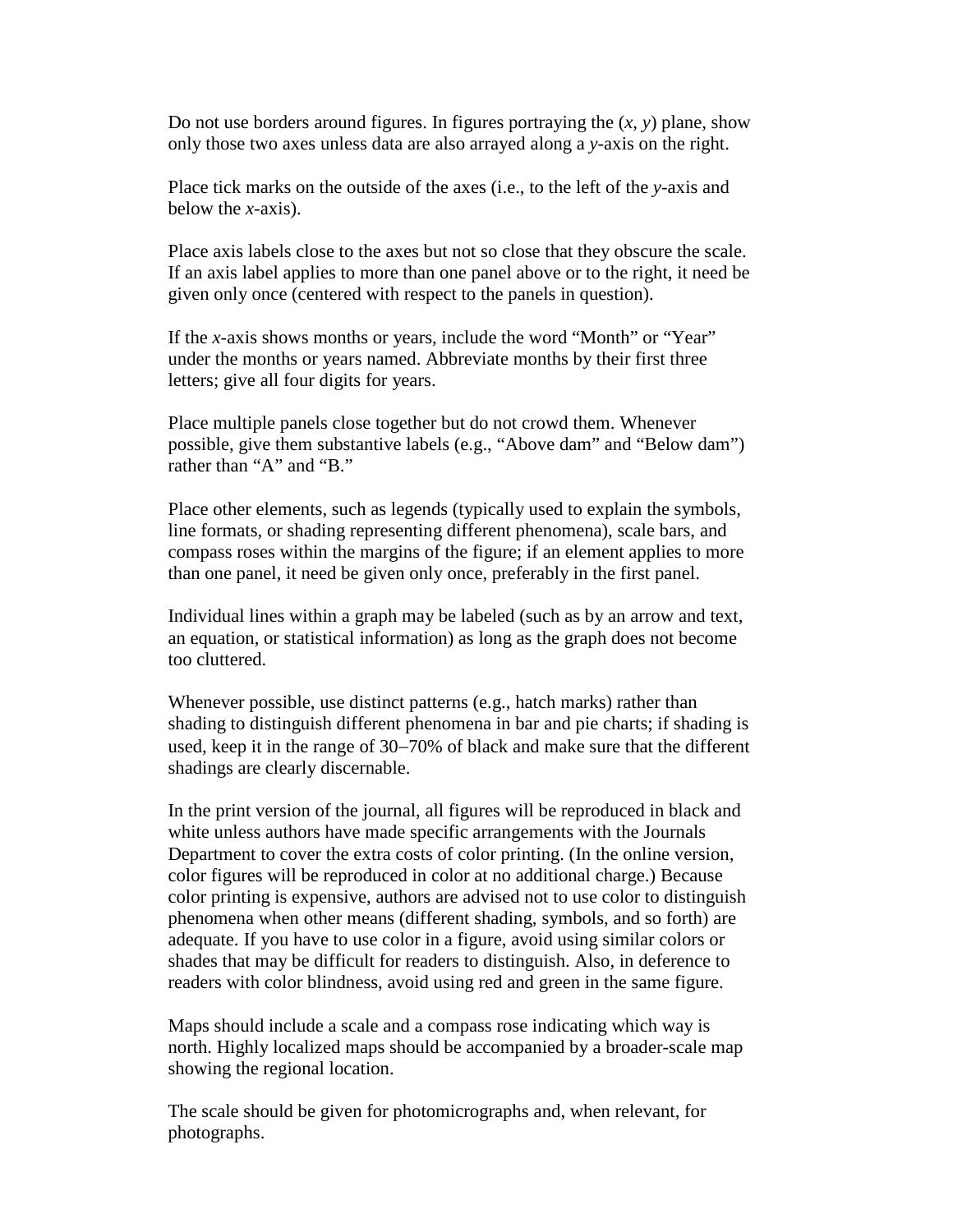#### **12.19** Lines and Lettering

The axis and other lines appearing in a figure should be wide enough to accommodate reduction, but not so wide as to dominate the figure. Different widths may be used to distinguish different items (e.g., axes versus curves), but the same width should be used for analogous items. Special care should be taken with dashed lines (which may appear continuous after reduction) and dotted lines (which may no longer be visible).

Use the font Times Roman for all axis labels; the font size should be 6−9 points after reduction and not bold or italic. Other fonts may be used for other items as long as (1) the same font is used for analogous items and (2) the font size is no larger than that used for the axis labels (but at least 6 points).

A bold sans serif font (e.g., Arial) may be used for the letters that distinguish different panels (A, B, etc.). Otherwise avoid bold type, as it tends to fill in when reduced. Also avoid italic type, as it tends to wash out.

Capitalize the first word in all labels as well as any proper nouns and adjectives; do not capitalize other words.

### CALL-OUTS

**12.20** Call-outs are references to tables, figures, appendices, and supplements that occur within the main text and direct the reader to those items:

Survival was greater in tank 1 than in tank 2 (Table 1).

All of the tables and figures that appear with the main text should be called out in numerical order. Call-outs to material in appendices and supplements may be more general as long as the reader is made aware of them:

(For additional results, refer to Appendix A.1)

Call-outs need not be repeated for every result provided that it is clear in which table/figure they may be found:

Survival was greater in tank 1 than in tank 2 (Table 1). However, the fish in tank 2 attained greater weight.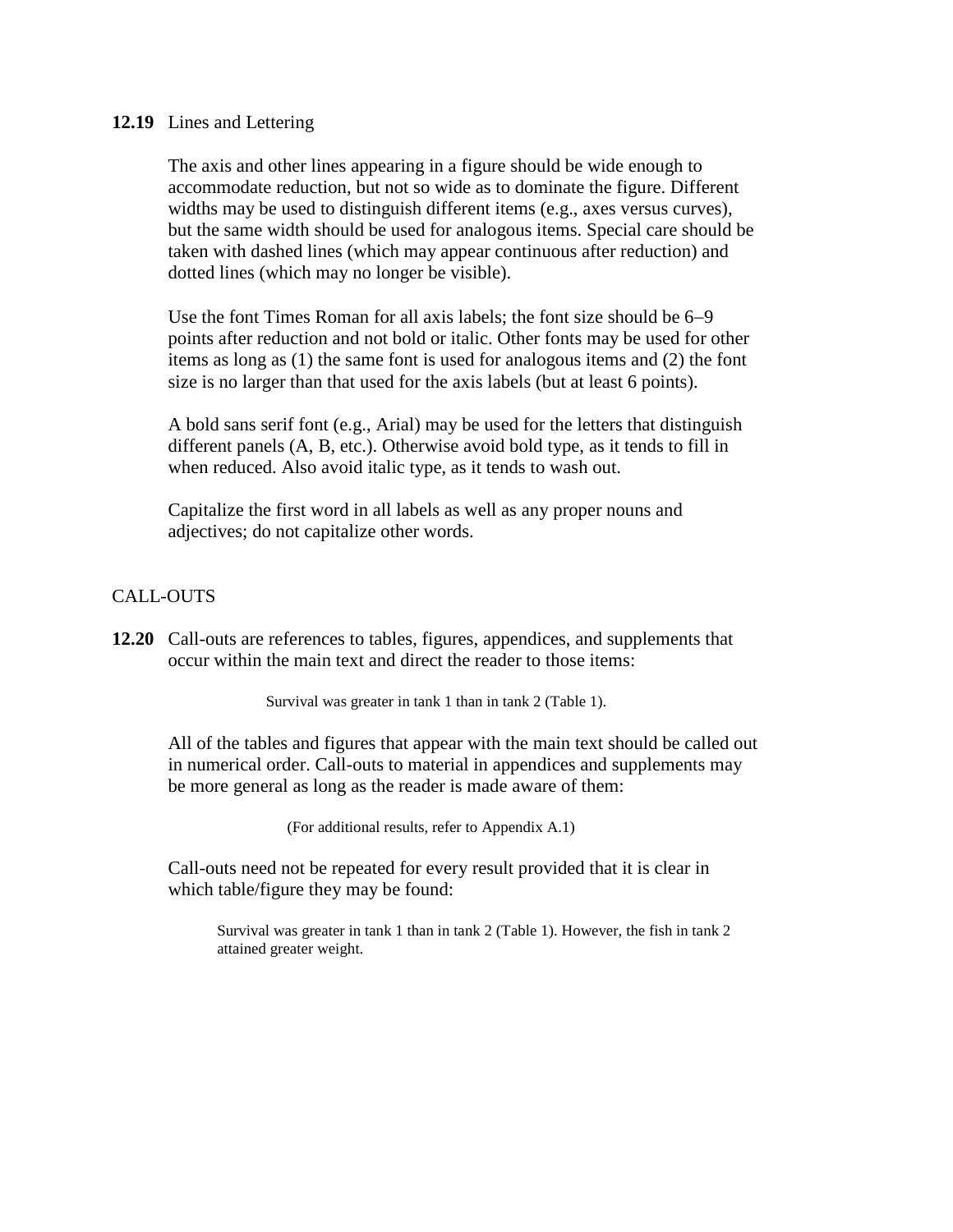# **Example A**

Total length (mm) Age-class 2 3 4 5 6 1 2 3 4 5 Sample size 31 53 44 13 0 11 104 67 21 *3* Total weight (g) Range 393-990 327-1,202 360-1,265 574-1,118 626-963 48-222 48-662 80-722 313-707 409-154 Mean Females 637 702 772 841 837 Males 109 411 457 461 432 Range 365-438 365-445 373-467 409-155 400-440 90-288 188-390 222-418 344-415 362-388 Actual mean 397 404 418 433 425 213 353 362 373 372 Model 395 408 418 425 431 207 357 370 371 371

TABLE 5.—Age, weight, and length statistics for female and male Alabama shad collected in the Choctawhatchee River. Data for years 1994, 1995, 1999, and 2000 are combined.

" Model mean is based on the following von Bertalanffy growth models, where  $L(t) = \text{total length at time } t$  in years. Females:  $L(t) = 447(1 - e^{-0.289/t} - \text{mass.})$ .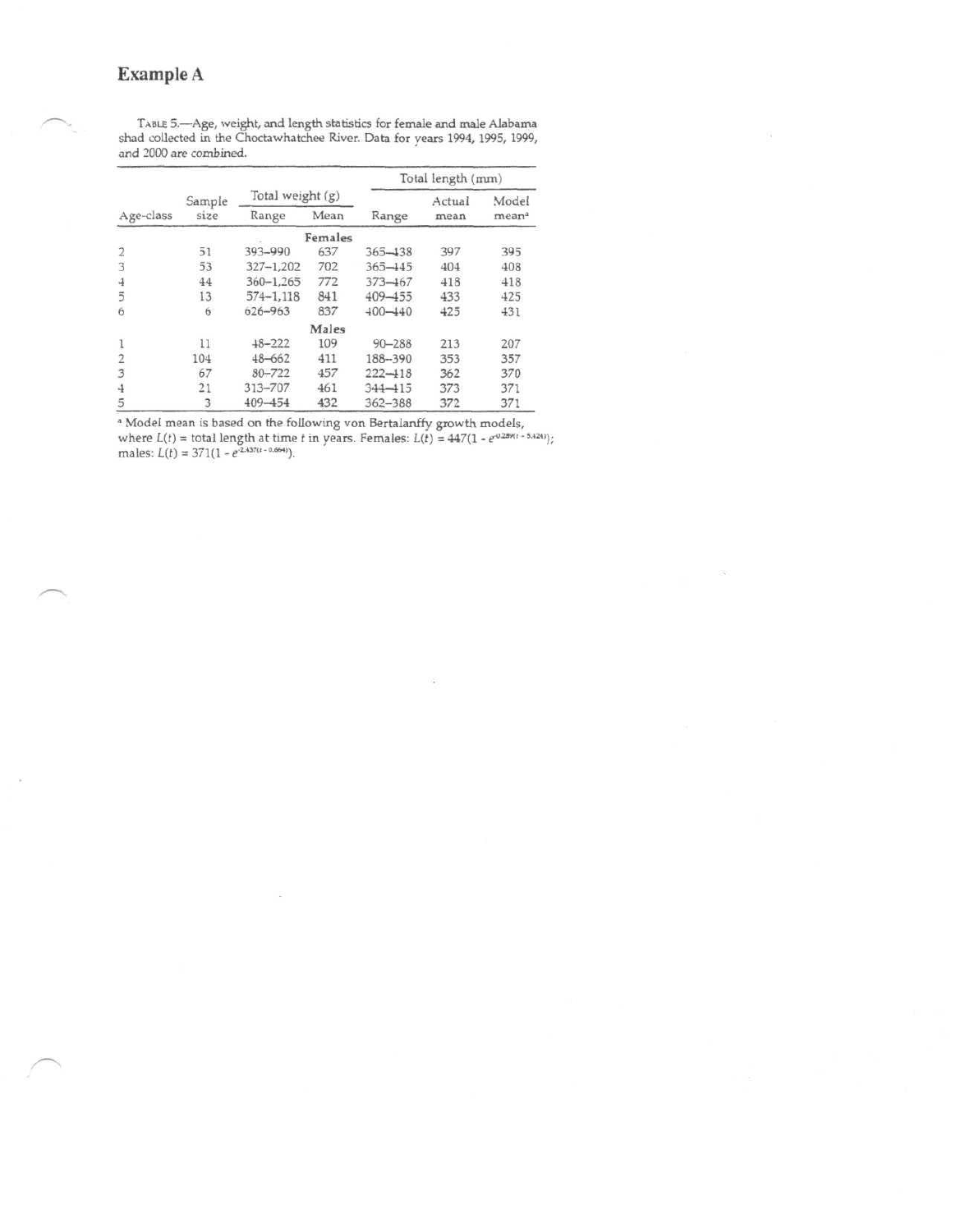# **Example B**



FIGURE 1.—Maps of **(A)** Lake Ontario and **(B)** Lake Erie showing the stations (numbers) sampled on selected synoptic cruises in the springs of 1990 and 1994, respectively; the Thiessen polygons assigned to each station; and the polygons classified according to the level of daily areal phytoplankton photosynthesis computed with cloudless irradiance (mg C·m<sup>-2</sup>d<sup>-1</sup>).